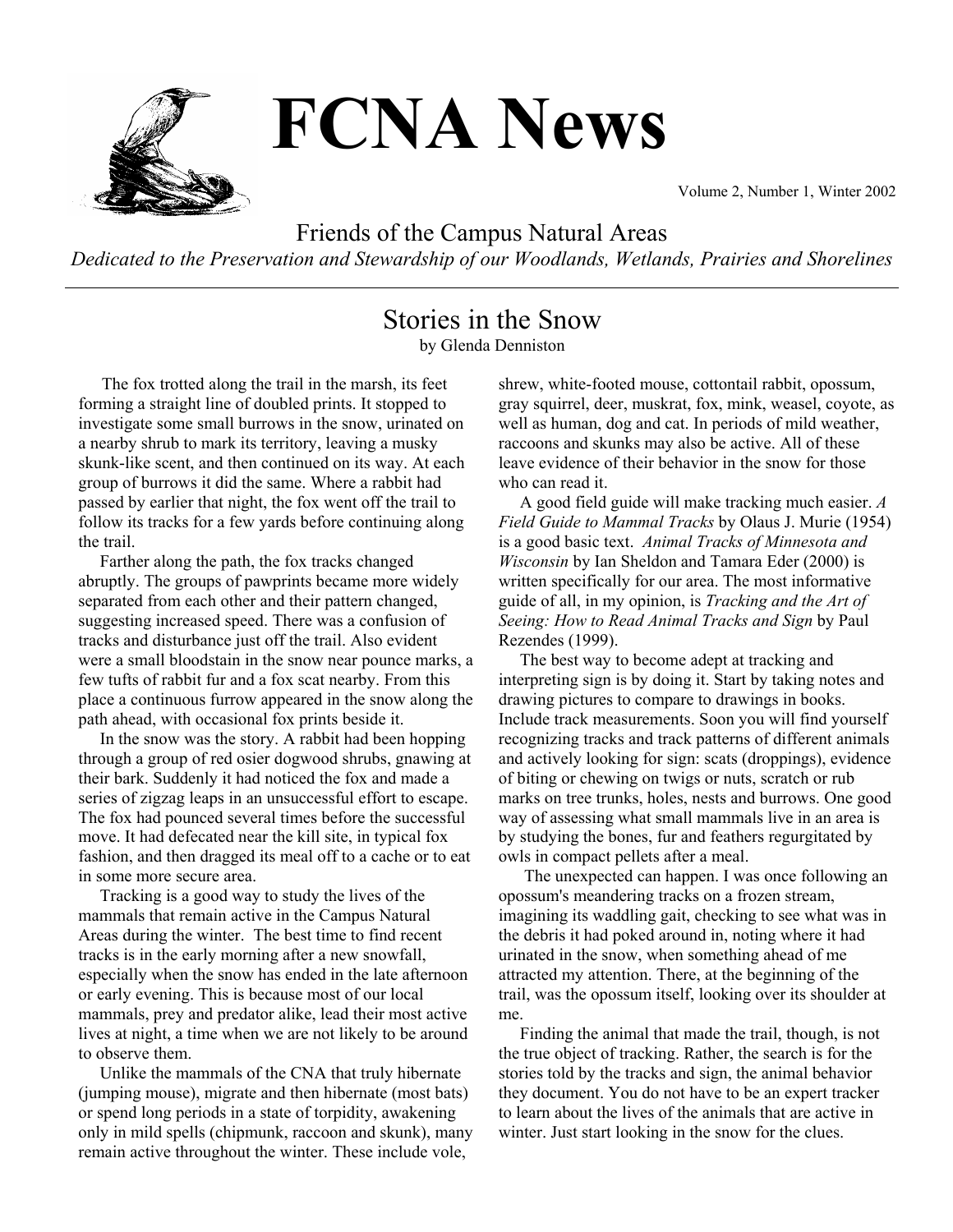**Friends of the Campus Natural Areas**  P.O. Box 55056 Madison, WI 53705

e-mail: rlenehan@chorus.net

www.uwalumni.com/fcna

### **Officers**

#### **President**:

Jane Camerini 608-233-1802 jrcameri@facstaff.wisc.edu

### **Vice President**:

Richard McCoy 608- 233-5706 rmccoy@facstaff.wisc.edu

### **Committee Contacts**

### **Newsletter**  Roma Lenehan 608-238-5406 rlenehan@chorus.net

**Volunteer** Glenda Denniston 608-231-1530 cdennist@facstaff.wisc.edu

> **Friends of the CNA**  is a  $501(c)(3)$  non-profit organization

### **We Welcome Submissions to the FCNA Newsletter and Web Site**

rlenehan@chorus.net. The FCNA welcomes the submission of articles and announcements for *FCNA News*. We encourage people to share their checklists and other relevant CNA materials on the FCNA Web Site. For information on submitting material, call Roma Lenehan at 238-5406 or send your articles or checklists to

## Announcements

### **FCNA Web Site Improvements**

If you have not visited the FCNA Web Site recently, you will be surprised. Back issues of *FCNA News* are available. In addition to extensive material on the Class of 1918 Marsh, many new pictures have been added, including photographs of unfamiliar areas such as Caretaker's Woods. New butterfly and dragonfly material appear. A historical section has been developed. Animal and plant information continues to be updated. Visit the FCNA Web Site (www.uwalumni.com/fcna) today!

### **Friends of the CNA Completes First Year**

The FCNA has completed a busy first year. In addition to incorporating and getting  $501(c)(3)$  non-profit status, the FCNA has: had Stan Temple speak on Urban Natural Areas at its Annual Meeting; put in hundreds of volunteer hours removing garlic mustard and other invasive species, continuing the Upper Bill's Woods Planting Project, and planting and watering hundreds of plants and shrubs at the new Picnic Point Entrance Project; developed a Web Site; produced three newsletters; had eight field trips in the CNA; recruited 179 members; and raised \$26,590. Join us for our second year. Members will receive renewal notices one year after they became members of FCNA.

### **Madison Christmas Bird Count December 14**

The Madison Christmas Bird Count circle includes the Campus Natural Areas. By helping with the Christmas Bird Count, you are helping with the longest running bird census in the US. The data will be used to assess long-range trends in bird population and the effects of sudden changes like the arrival of the West Nile Virus. Participants of all skill levels are welcome. Contact Tony Kalenic and Carol Anderson at 249-8836 or kalander@mailbag.com if you want to help.

### **FCNA Celebrate Class of 1918 Marsh in April**

The Friends of the CNA will celebrate the Anniversary of the Class of 1918 Marsh at their April Annual Meeting. Watch for details of this exciting event!

### **UW to Hold Hearing on Proposed Parking Lot**

In early 2003 the UW will hold the first of a series of public meetings about a proposed four-story parking lot to be located on lot 76 behind Nielsen Tennis Stadium. This lot, which will provide needed parking for the hospital complex, will be visible from the Lakeshore Path and the Class of 1918 Marsh. The meetings will be part of the environmental impact study.

# Around the CNA

### **Trail Improvements**

Several trails damaged during the wet weather this spring will be protected from further erosion with a cover of bark. Contact Bill Muehl (238-7717) if you wish to help with this trail maintenance.

### **Angler's Cove Project Continuing**

Planning for the repairs of Angler's Cove is continuing, aided by the \$10,000 FCNA gift and the \$40,000 DNR Best Management Practices grant (see page 6). Students and partners will continue to be involved in the planning process. The goal will be to minimize water coming into the area by using infiltration methods like rain gardens located at the edge of Eagle Heights Apartments. The large parking lot will be replaced by a smaller reconstructed parking lot in 2003 using methods that encourage water infiltration. Existing gullies and the eroding shoreline will be stabilized. Eventually volunteers will help plant native plants.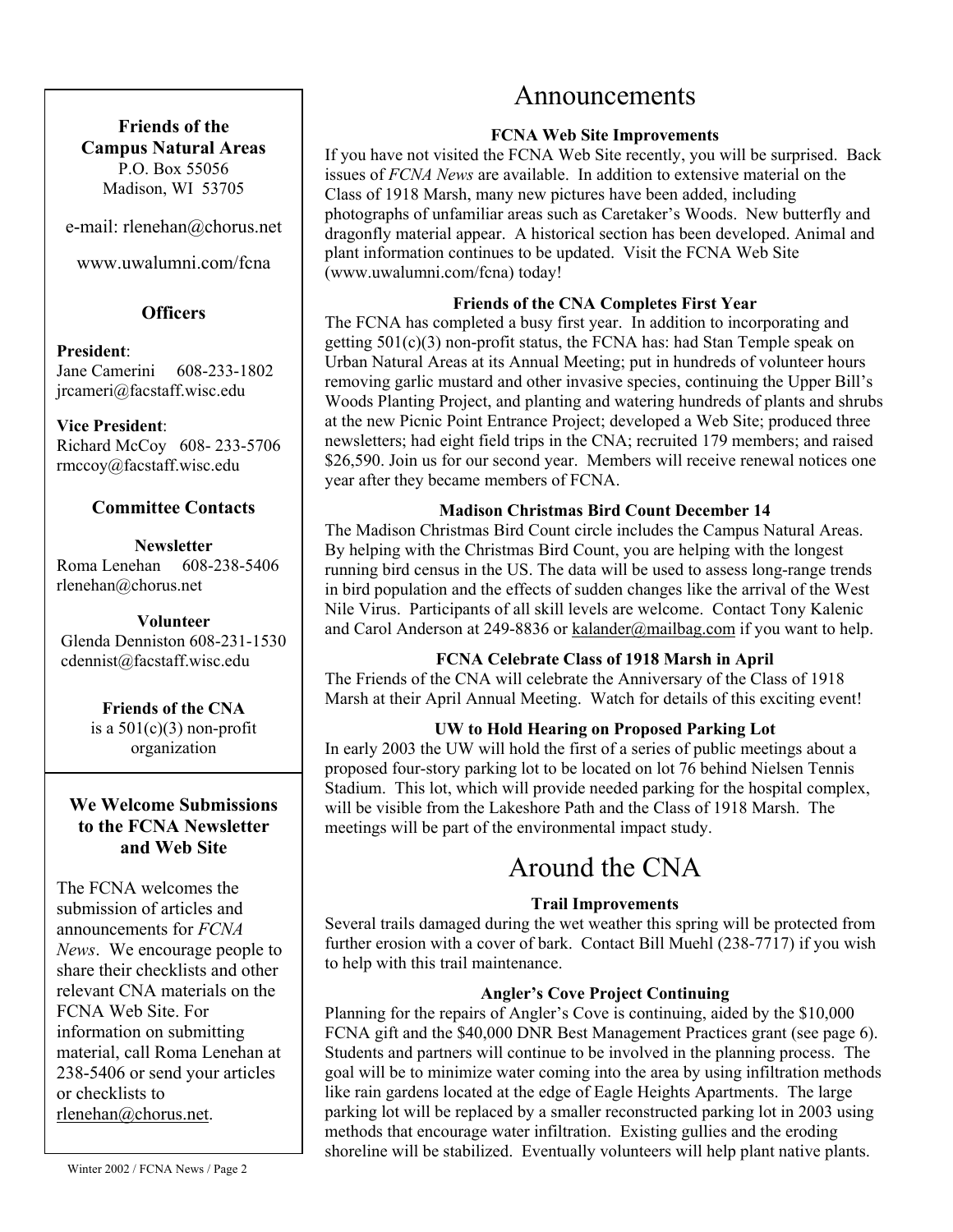### The Spirit of Camp Gallistella: Tent Colony Chronicles, Part II

by Jane Camerini

 From 1912 until 1962, Camp Gallistella was the only university housing available to students with families as well as the least expensive summer housing in town. Camp Gallistella, the unofficial name for the U.W. Tent Colony, provided summer school students with rustic accommodations on the wooded lakeshore of Lake Mendota in what is now the North Shore Woods in the Campus Natural Areas.

 The name "Camp Gallistella," which is how the tent colonists referred to their community, provides two clues to life at the lakeshore colony. The softer, more affectionate name speaks to the solid sense of community, a quality remembered by all of the tent colonists I have spoken with as well as those who left written records in *The Breezes*, the newsletter of the colony which began in 1920. Most families cherished the mix of simple, close to nature, communal life and sought to repeat as many summers as they could. It was common for families to return to the tent colony for four to ten years while one or both parents matriculated towards an undergraduate, or more typically, a graduate degree.

 The second clue in the name "Camp Gallistella" points us directly to Eleanor Munn Gallistel, the wife of Albert Gallistel, UW Superintendent of Buildings and Grounds. The Gallistels lived in the old cottage on the east end of the tent colony, which was on the site

when the university purchased the land. Although Albert Gallistel was the official supervisor of the tent colony from 1919 until his retirement in 1959, Eleanor voluntarily admininstered its affairs. Once each summer Eleanor Gallistel hosted an annual tea party on the porch of the cottage. She provided the lace tablecloth set with wildflowers in vases while the women, donned in skirts for the only "formal" event of the summer, brought homemade cookies and brownies. Both Mr. and Mrs. Gallistel were honored at various cook-outs by the ever-grateful campers for making their summer accommodations healthful, affordable, and congenial.

 The tent colonists made the most of their surroundings. While the men donned ironed shirts and ties to attend summer school classes, their wives managed their children, their small budgets, and their improvised households by sharing their limited resources. The children enjoyed fishing, swimming, and collecting mulberries in the old daisy field. Singing around a campfire was a regular Sunday night event, and each summer colonists held a variety of picnics, skits, and the annual Water Carnival.

 Several factors led to the closing of the tent colony despite protests from loyal tent colonists. Additional apartments were built for married students at Eagle Heights Apartments in the nearby pasture. Noise from



Students found time for work as well as leisure at the UW Source: Tom Brock Archives

construction of the Cove, a large apartment building at the west end of the tent colony, began to disrupt the sense of peace and quiet. The Gallistels retired in 1959, and with that the tent colonists lost their strongest sponsors. The colony's tent platforms and study halls were in need of repairs at the same time the number of students who attended the University only in the summer began to dwindle. Camp Gallistella closed at the end of the summer in 1962. The feelings of harmony and goodwill that were nurtured there continue to live on in the hearts and minds of the tent colonists and their children.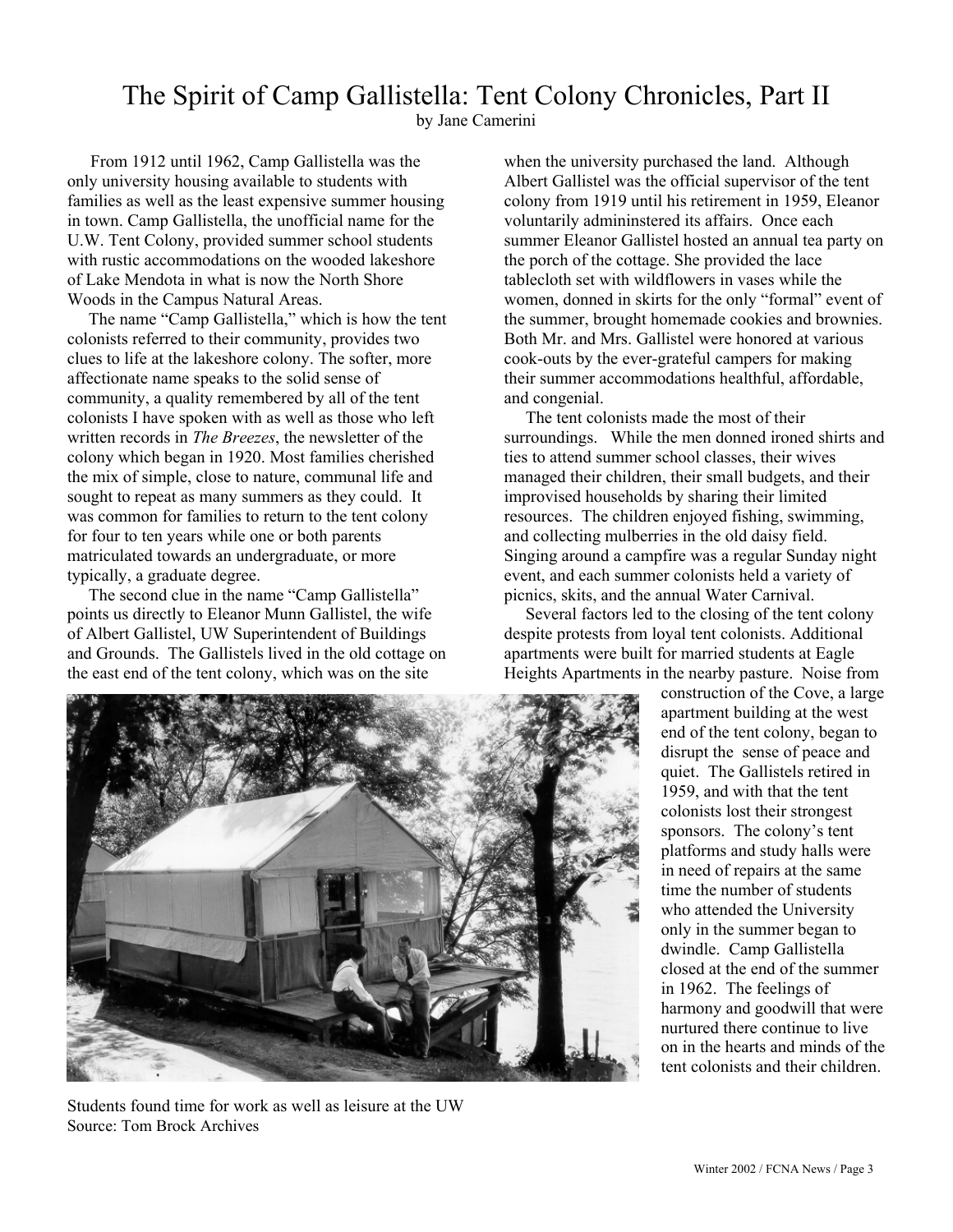### University Bay: Preservation and Change

by Roma Lenehan

 University Bay makes the Campus Natural Areas and the UW-Madison Campus a unique place. The Bay and the lands along it provide a place to enjoy nature and get away from the city. University Bay, with its loons, great blue herons, and other wildlife, appears to be a timeless oasis. However, humans have used the Bay and the surrounding area for thousands of years. Recently the area has faced repeated threats from human development. Despite many environmental victories, the Bay continues to face challenges.

#### **What is University Bay?**

Today University Bay is a 262-acre shallow area of Lake Mendota protected by Picnic Point from the winds and waves of the main lake. Willow Creek drains into it. The Bay provides a home for a diverse set of plants and animals that like the shallow and sheltered Bay.

 University Bay has undergone a series of changes. Like Lake Mendota, glaciers created the Bay by converting a steep valley into a broad, gradual Bay. After the glaciers retreated about 13,000 years ago, Lake Mendota was larger and deeper. A larger Bay covered the playing field area and lapped at the surrounding ridges. Eventually the lake outlet eroded, lowering the lake levels. A sandbar (now Willow Drive) separated a sedge meadow area from the Bay. After settlement, a series of dams at Tenney Park raised the lake levels again, flooding the existing marshes and creating new marshes including the 130 acre marsh beyond the sandbar.



Winter 2002 / FCNA News / Page 4 University Bay and its diverse plant community in 1914. Courtesy of the UW Archives. Meuer Collection

### **Human Usage of the Bay**

 Humans have lived in the University Bay area for many years. About 2000 years ago Native Americans built seven mound complexes near the Bay. More recently, the Winnebago (Ho-Chunk) hunted, fished, and harvested wild rice and other plants in the Bay marshes.

 Early settlers continued to use the resources of the Bay. They collected marsh hay. Tony Breitenbach remembers fishing from the back of his Shorewood home on University Bay Drive (A. C. Breitenbach interview, July 11, 1973). People hunted game. The Wisconsin Conservation Department declared the UWowned portion of the Bay a University Bay Game Refuge in 1927 at the request of the Board of Regents, ending shooting on campus. Legal hunting in the Bay region finally ended in 1941 when the UW acquired Picnic Point. In 1944 the University Bay Game Refuge was expanded to protect 692 acres.

#### **Developing and Preserving the Bay**

From the beginning the University recognized the importance of the Bay. In the 1890s, when the predecessor of the Park and Pleasure Drive Association asked to build a road across the sandbar inside the Bay, the University Board of Regents refused to allow a causeway to be built across the Bay. Instead, Willow Drive was built along the sandbar at the old edge of the lake, separating the 130 acre marsh from the Bay itself. This road allowed easy access to the west campus and encouraged its development.

> Over the years, the marsh inside Willow Drive, except for the small Class of 1918 Marsh, was drained, filled, and developed. In 1894 the 20 acre marsh east of Willow Creek was converted into experimental fields. Between 1914 and 1922, the 84 acre floating marsh west of Willow Creek was turned into experimental fields using tiles and a pump. When the tiles broke down in the 1960s, much of this area was developed in an environmentally sensitive manner. While part was developed as surface parking lots (Lot 60) and the Nielsen Tennis Stadium, much of this area was maintained as open space, such as the playing fields and the Class of 1918 Marsh. Nevertheless, today development pressures are becoming more intense because most of the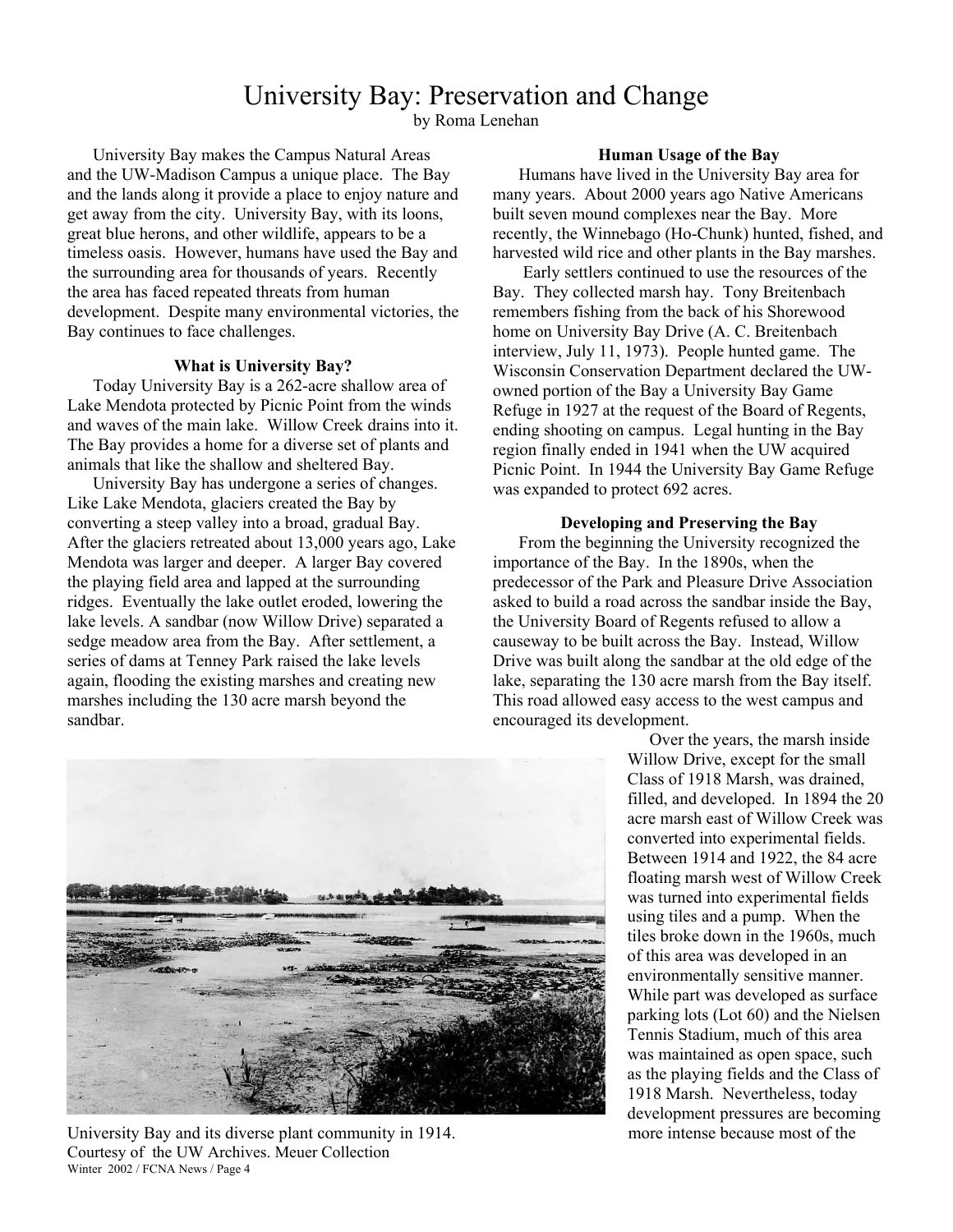available Campus land has been built on. This year the University is proposing to build a four-story parking ramp on surface parking lot 76 by the Nielsen Tennis Stadium because no alternative location is available.

 Although much of the east side of the Bay is built upon, a significant amount of land along the Bay has been preserved. However, this has required continual vigilance. When the University was trying to acquire Picnic Point in 1939, a group of Madisonians wished to develop University Bay into a recreational area by putting a road across the Bay and draining and/or filling much of the inner Bay with sand to create a beach. Without authorization, some University officials ordered cinders to be dumped in the Bay at the base of Picnic Point, creating what is now the Picnic Point Parking Lot and beginning the process of filling the inner Bay. A wide variety of UW personnel objected to this proposal which would destroy the natural character of the Bay. A 1939 petition notes the importance of this area:

 This area has been for forty years or more an extremely useful part of the teaching and research equipment of our departments. It serves as a resting and feeding area for migrating waterfowl, and as a spawning area and nursery for game and other fishes. There is no other area quite like it within reasonably easy access. The protected shallow water makes possible an aquatic flora not duplicated elsewhere in the Madison area (Biology Faculty to Pres. E. B. Fred, petition, June 7, 1939).

This plan was dropped, but in 1940 a new harbor and marina were proposed for University Bay that would require dredging and filling the Bay. Aldo Leopold wrote in opposition to the proposal, noting that the University needed to set a good example in order to encourage farmers to preserve marshes (A. Leopold to A. M. Brayton, letter, Aug. 31, 1940). In 1941 the UW acquired Picnic Point, protecting the area from commercial development.

 Today Picnic Point is an essential part of the Campus Natural Areas. The Bay edge has been preserved from Limnology Laboratory to Picnic Point, forming a natural corridor called the Howard Temin Lakeshore Path. The Bay provides a place for people to walk, boat, fish, observe nature, and watch the sunset.

 The University Bay has been studied for over 100 years and continues to be monitored by students and researchers. These studies indicate that the plant and animal communities of the Bay have changed over the last century, probably partially because of a decrease in water quality due to human development of the surrounding uplands. These ecological issues will be explored in future issues of *FCNA News* and on the FCNA Web Site (www.uwalumni.com/fcna).

### **University Bay Project**

From 1972 to 1976 the University Bay Project studied the history and ecology of the Bay area with the goal of minimizing the environmental impact of humans in the increasingly utilized Far West Campus. Initiated by a \$87,000 Golden Jubilee gift from the Class of 1922, the Project produced a diverse set of publications. The Project used a \$69,000 Brittingham Grant to develop a master plan for the University Bay region, *University Bay Study*. It compiled a bibliography of all previous work on the Bay. Geological, water quality, and vegetation studies were completed. Plans for the management of the Class of 1918 Marsh were developed. R. E. McCabe and S. A. Carpenter produced a manuscript, *A Niche in Time*, a history with photographs of the University Bay region through 1948. Unfortunately, like many of the publications of the University Bay Project, this history was never published. It, like all of the Bay Project materials, can be found in the University Bay Project boxes in the Steenbock Memorial Library Archives.

| Join the Friends of the Campus Natural Areas                                     |                           |
|----------------------------------------------------------------------------------|---------------------------|
| Name                                                                             | Student<br>$$10$ $\Gamma$ |
| Address                                                                          | Individual $$20$ $\Gamma$ |
| City, State<br>Zip Code                                                          | Household $$35$ $\Gamma$  |
| Phone (optional) Email (optional)                                                | $$50$ $\Gamma$<br>Steward |
| Please send me information about how to volunteer                                | $$100$ $\Gamma$<br>Patron |
| (Include your email address or telephone number if you would like to volunteer.) | Other                     |
| Please write your check to the Friends of the CNA                                |                           |
| Mail this form with your check to: FCNA P.O. Box 55056 Madison, WI 53705         |                           |
| The Friends of the CNA is a $501(c)(3)$ non-profit organization                  |                           |